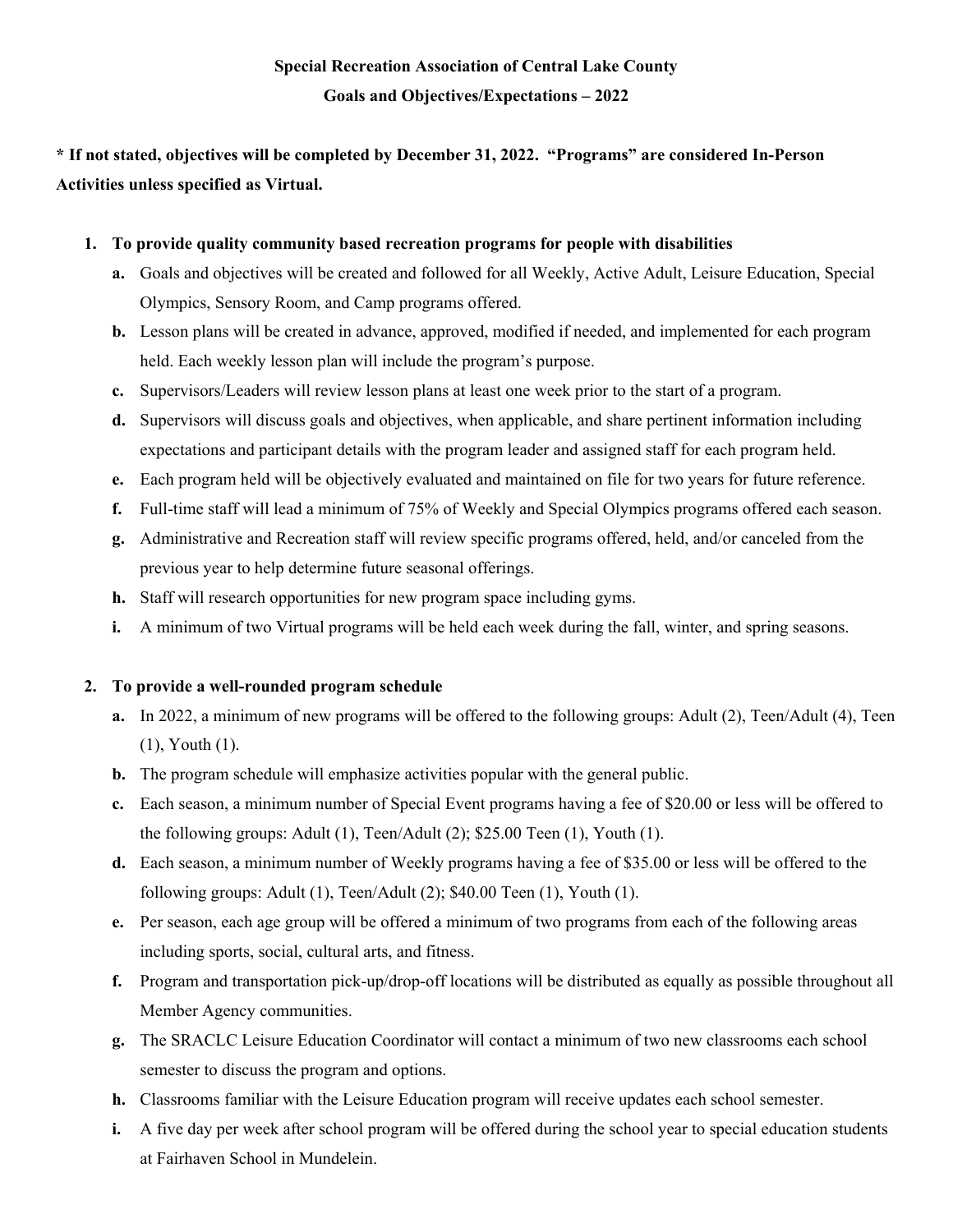- **j.** Offer a minimum of four unpublished (brochure) programs per year to take advantage of popular major events.
- **k.** The weekly Virtual schedule will be released each Sunday.

## **3. To maintain a safe environment**

- **a.** Criminal background checks will be completed on all new applicants and any new volunteers, ages 18 and older.
- **b.** Reference checks will be completed on all applicants for employment.
- **c.** Each leader and a minimum of one assigned part-time staff will have access to fanny packs containing appropriate  $1<sup>st</sup>$  Aid supplies when at programs.
- **d.** SRACLC will have AED's available and accessible at programs, whenever possible.
- **e.** At least two safety policies and/or topics will be reviewed at Safety Committee meetings held monthly.
- **f.** All full-time recreation staff and part-time program leaders will maintain certifications in 1<sup>st</sup> Aid, CPR, and AED.
- **g.** Each full-time staff will become certified in Handle With Care within one year of employment.
- **h.** An Annual Information Form from each participant will be updated with all medical/behavioral data a minimum of once a year.
- **i.** Updated participant medical/behavioral data will be made available to staff for each program.
- **j.** Vehicles will be serviced, including oil changes, tire rotation, etc. according to the yearly work plan schedule.
- **k.** Vehicles will have a documented visual inspection a minimum of one time each week.
- **l.** Driver records will be reviewed annually on all staff driving SRACLC vehicles.
- **m.** When a program is considered "high risk" (ie. water environment, city, etc.) additional staff may be placed as appropriate.
- **n.** All accidents/incidents will be promptly reported to enable the submission of documentation to PDRMA, if necessary, within 24 hours.
- **o.** PDRMA Safety and Risk Management evaluation guidelines will be reviewed at least one time annually.
- **p.** COVID-19 Guidelines issued by the State of Illinois and CDC recommendations will be followed.

# **4. To effectively communicate**

- **a.** A minimum of one all staff meeting will be held every two weeks.
- **b.** Management committee and supervisory meetings will be held a minimum of one time each week.
- **c.** All written work of the recreation staff will be reviewed by a supervisor prior to release.
- **d.** All work made available to the public will be approved by the appropriate supervisor prior to release.
- **e.** All full-time employees will complete a monthly report for their supervisor.
- **f.** Human Resources Health and Wellness programs, Agency policies, and other time relevant topics will be reviewed at staff meetings.
- **g.** Staff will communicate with each other both professionally and with courtesy.
- **h.** Parent Advisory and Active Adult Parent/Guardian Meetings will be held a minimum of two times annually.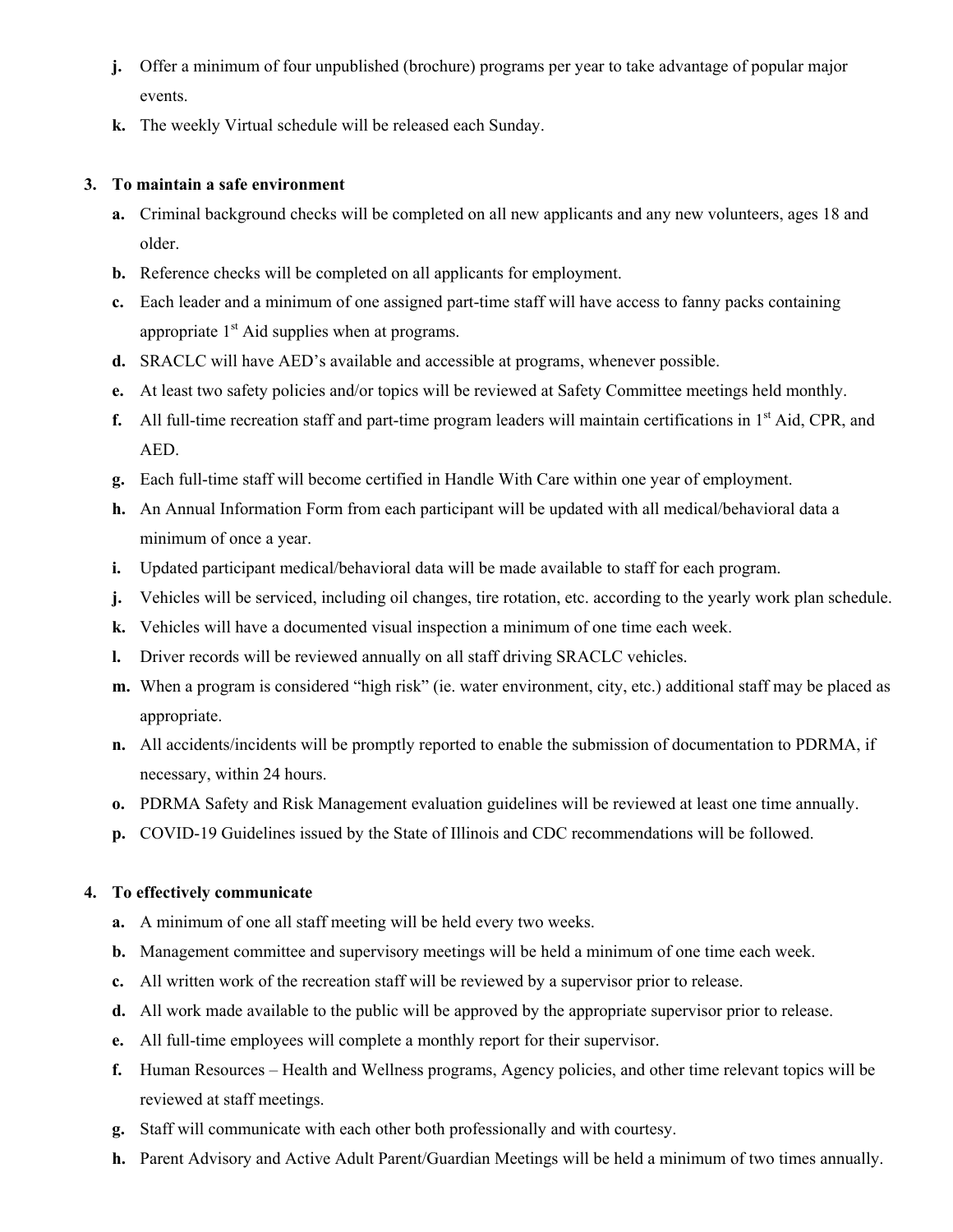**i.** When scheduled to work from home, staff will be available for phone calls, video calling, and "chat" communication.

## **5. To be fiscally responsible**

- **a.** SRACLC will continue to hold at least one fundraising event separate from the SRACLC Foundation.
- **b.** SRACLC will continue to pursue appropriate grants from local service clubs and foundations.
- **c.** Program budgets will be created and followed with actuals completed and reviewed for each program held.
- **d.** Whenever possible, staff will utilize available discounts or coupons.
- **e.** Part-time staff will be placed based on the specific goals and objectives, and participant needs of each program.
- **f.** Volunteers will be utilized whenever possible, with specific attention to programs with high staff contractual costs such as sporting events, dinner theatre, etc.
- **g.** The annual budget will realistically and conservatively reflect the operational needs of the Association.
- **h.** Program and office supplies will be inventoried twice a year with information filed securely in the "cloud".
- **i.** SRACLC will make an effort to "go green" whenever possible and appropriate.
- **j.** SRACLC will continue to support the SRACLC Foundation and its fundraising events.
- **k.** SRACLC will develop and adjust as needed, a pay scale that reflects any minimum wage changes.

#### **6. To be a resource and work effectively with our cooperative Member Agencies**

- **a.** The Director will offer to attend at least one committee and/or Board meeting annually of each Member Agency.
- **b.** Recreation staff will offer to conduct at least one disability awareness and/or behavior management training for each Member Agency annually. Virtual and/or video calling can be done if desired.
- **c.** On an ongoing basis, SRACLC will compile material pertaining to the Americans with Disabilities Act.
- **d.** The Recreation Supervisor responsible for inclusion services will offer to meet with staff from each Member Agency at least one time annually to review the inclusion process.
- **e.** Requests for inclusion assistance will be reviewed within one day of its receipt at the SRACLC office.
- **f.** Inclusion aides will be placed, or training provided, within two weeks of the request or by the start of the program, whenever possible.
- **g.** Procedures for inclusion will be reviewed on an ongoing basis with input sought from Member Agency staff.

#### **7. To provide appropriate training for all SRACLC staff**

- **a.** Policy and procedure based orientations will be held a minimum of four times annually for seasonal and recreation staff.
- **b.** Programs will be observed on an ongoing basis with training provided according to need.
- **c.** Topic specific in-service trainings for staff will be held at least four times annually.
- **d.** HWC specific trainings will each be offered at least once annually.
- **e.** At least two Association policies, procedures, expectations, etc. will be reviewed at staff meetings monthly.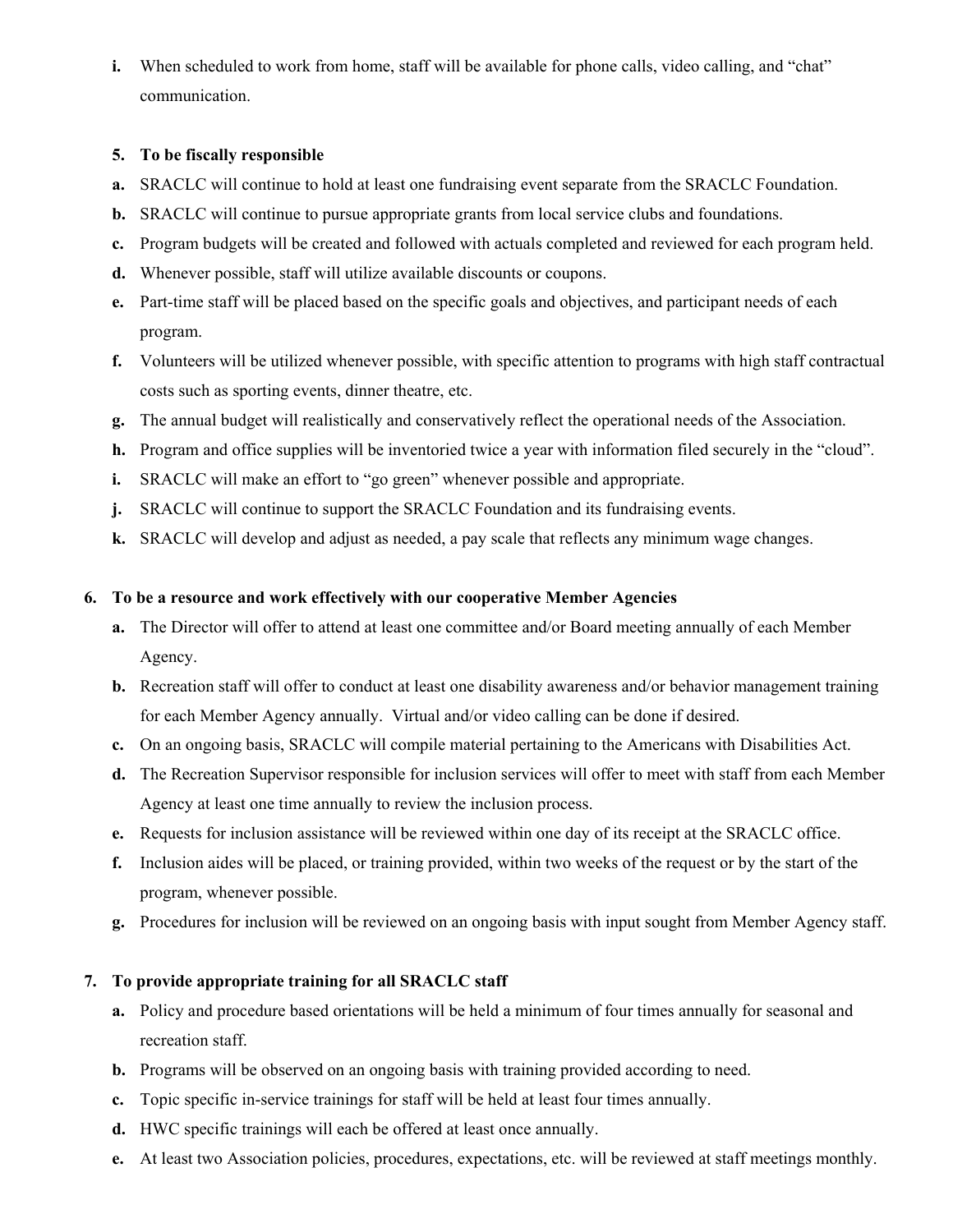- **f.** Supervisors will orient leaders and support staff on the stated goals and objectives for each seasonal program held, not including special events.
- **g.** Part-time Staff and Volunteers will attend at least one staff training session annually in each of the following including behavior management, disability awareness, and safety/risk management policies and procedures.
- **h.** The Vehicle Coordinator will conduct at least one vehicle operations refresher training, and at least one confined spaces training session annually.
- **i.** SRACLC Supervisors will complete year-end evaluations on all seasonal support staff, including those who only work special events.
- **j.** Policy and Procedure training will be available on-line for returning staff unable to attend in-person orientations.

#### **8. To offer first class customer service**

- **a.** All questions, including phone and email messages from the public will be addressed and responded to the same business day, whenever possible. This includes when a staff is scheduled to work from home.
- **b.** Parents/Guardians and participants will be greeted by the leader or a designated staff at each program held.
- **c.** All staff will politely and professionally address all office guests and callers.
- **d.** Questions, concerns, and complaints will be investigated and responded to the same business day received, whenever possible.

#### **9. To provide opportunities for professional growth and advancement for staff**

- **a.** All supervisory staff, in an effort to maintain desired certifications, will be offered the opportunity to attend at least one continuing education opportunity each year.
- **b.** All full-time staff will attend at least one skill specific training workshop or class annually.
- **c.** Whenever possible, existing personnel will be given preference when an opportunity for advancement within the Association is available.
- **d.** SRACLC will pay the fees, or a percentage of, for appropriate and/or required certifications and memberships for its staff after a minimum of one year of employment.
- **e.** Upon request, staff may be assigned additional duties to obtain skills necessary for professional advancement.
- **f.** Cross training of job responsibilities will be provided to each full-time staff member.
- **g.** The employee/responsibility succession plan will be updated by March 31, 2022.
- **h.** All full-time staff will be formally evaluated at least one time per year.

#### **10. To maintain a positive and professional work environment**

- **a.** All supervisors will maintain an "open door" approach to supervision.
- **b.** All staff will dress in accordance with the "Making an Impression" policy.
- **c.** An all staff lunch for full-time personnel will be held two times annually.
- **d.** A minimum of one staff outing will be held annually.
- **e.** Recognition programs will be followed for full-time, part-time (includes inclusion), and volunteer employees.